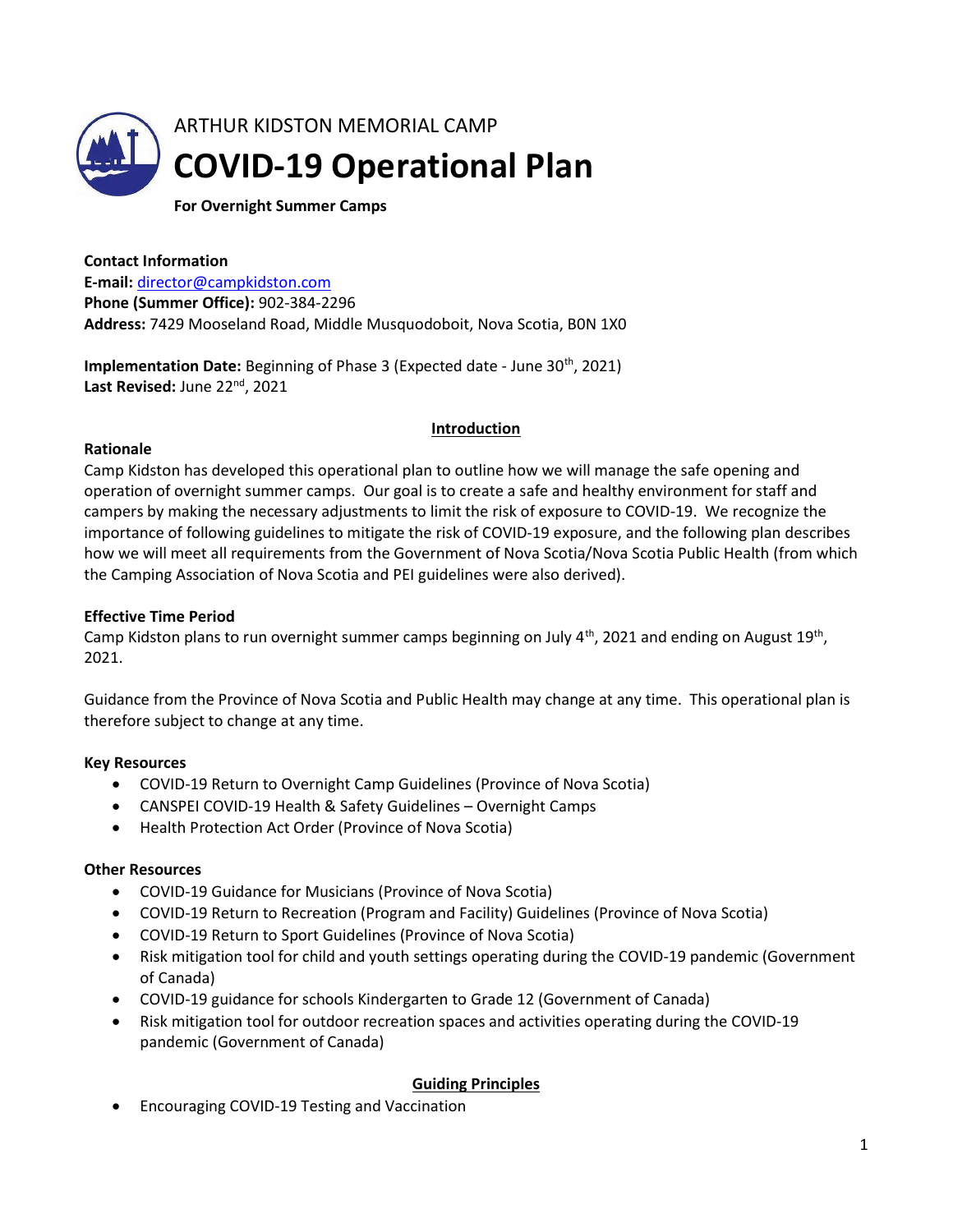- Cohorts (small, separated groups of campers)
- Screening measures (pre-camp, drop-off, and daily)
- Contactless drop-off/pick-up
- Protective measures (strict use of handwashing, physical distancing, non-medical face masks)
- Cleaning and disinfecting protocols
- Clear communication and reminders to campers and parent/guardians
- Detailed plans for safe facility use and program activities
- Detailed plans for outbreak management

### COVID-19 Testing and Vaccination

#### **Testing**

- Staff and campers are encouraged to get an asymptomatic test for COVID-19 prior to arriving at camp.
- Ideally, tests will be taken 48-72 hours prior to arrival and negative results will be available before arrival.

#### Vaccination

 Eligible staff and campers are recommended to receive at least one dose of a COVID-19 vaccine at least two weeks prior to arrival at camp.

#### **Cohorts**

### General Cohort Requirements

- Overnight summer camps will operate with "cohorts" or groups whose size will be determined by the current Public Health guidelines (current limit: 15, including campers and staff).
- Campers will be assigned to a "cohort" consisting of their cabin mates and camp counsellors (staff) upon arrival. This cohort will remain consistent for the entire camp session. All activities, meals, and morning/bedtime bathroom routines will happen within these cohorts.
- Records will be kept of cohorts each week.
- Physical distancing within a cohort is not required. However, staff will encourage children to avoid direct physical contact and to practice good personal hygiene.
- Different cohorts cannot intermingle and will always be physically distanced by at least 2 metres from one another.
- All cohorts will be identified by colored wristbands. Campers and staff will be required to always keep these visible.
- When possible, campers from the same household will be grouped together in the same cohort.

# Staff Requirements

 Non-counsellor staff (e.g., kitchen staff, program staff, director) will be assigned to a staff cohort and will follow the same general cohort requirements.

#### **Screening Measures**

#### Pre-Screening

 Families are required to screen both their camper and the person dropping their camper off at home, prior to leaving for participation in an overnight camp.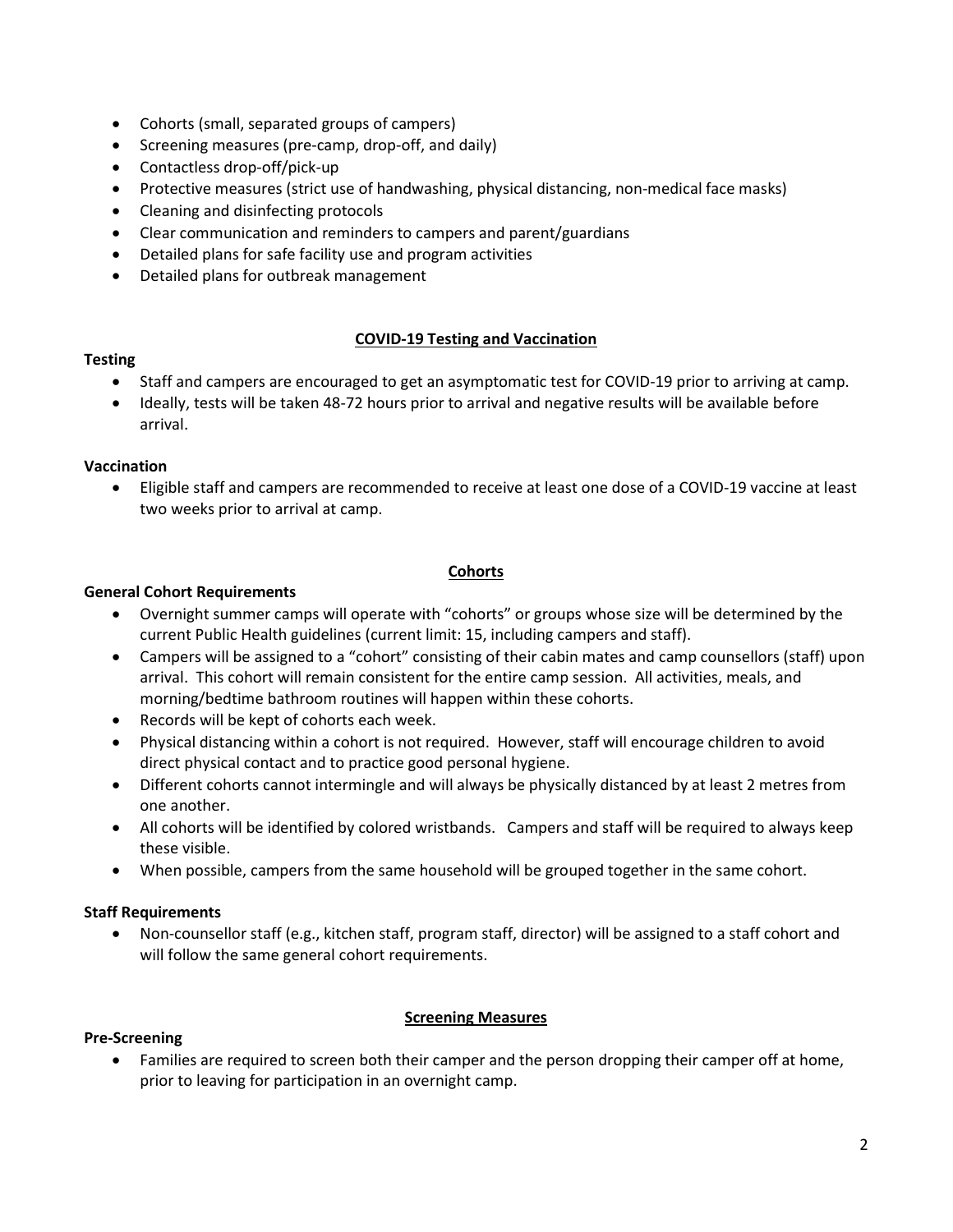- Staff are required to screen themselves and the person dropping them off (if applicable), prior to leaving for work at an overnight camp.
- This pre-screening must be completed using the Province of Nova Scotia's COVID-19 Daily Checklist, available at https://novascotia.ca/coronavirus/docs/Daily-COVID-checklist-en.pdf
- A reminder email will be sent 24 hours prior to arrival with the COVID-19 Daily Checklist attached.
- It is expected that campers, staff, and family members who are unwell will not come to camp, even if symptoms are mild.
- A flexible refund policy for campers is in place for Summer 2021 to assist in encouraging families to report symptoms by offering full or partial refunds for campers impacted by COVID-19.
- A paid sick leave program is in place for Summer 2021 staff.

# Opening Day Screening

- Screening will be conducted at arrival, including:
	- o Completing the COVID-19 Daily Checklist (including COVID-19 symptoms and most recent Public Health guidelines)
- Campers who have symptoms and/or do not meet current Public Health guidelines will be sent home and directed to contact 811 as appropriate. They cannot return until fully recovered and cleared by a negative COVID-19 test.

# Daily Screening

- Symptom checks using the COVID-19 Daily Checklist will be recorded twice daily for all campers and staff.
- Additionally, campers will be actively observed by staff for symptoms.
- Campers and staff will be supported to report symptoms immediately.

# Contactless Drop-off and Pick-Up

#### Registration and Camper Arrival

- Parents must pay for camp online. Cash payments will not be accepted.
- Camper drop-off will be set up as an outdoor drive-through to limit any gathering and ensure physical distancing. Parents/guardians dropping off campers should not leave their vehicle.
- Drop-off times will be staggered to reduce traffic congestion.
- Drop-off will include the following drive-through "stations":
	- o Camper sign-in and camper screening
	- o Medical check-in (drop-off of medications, etc.)
	- o Camper drop-off
		- One of the child's camp counsellors will meet the child and their parents/guardians. Staff will help campers bring their luggage to their cabin. Parents/guardians must remain in their vehicle unless a specific exception is required (and requested in advance).
		- Children will be directed to sanitize their hands immediately upon leaving their vehicle.
		- Any parents/guardians with children hesitant to leave (e.g., nervous, homesick) will be directed to continue towards the exit and park in the designated lot beside the main lodge. This will allow them time to talk to their children without blocking access to families/vehicles in line behind them.
- The family bathroom in the main lodge will be available in case of emergency for those dropping off a camper. They will need to answer a screening questionnaire before entering the building. The bathroom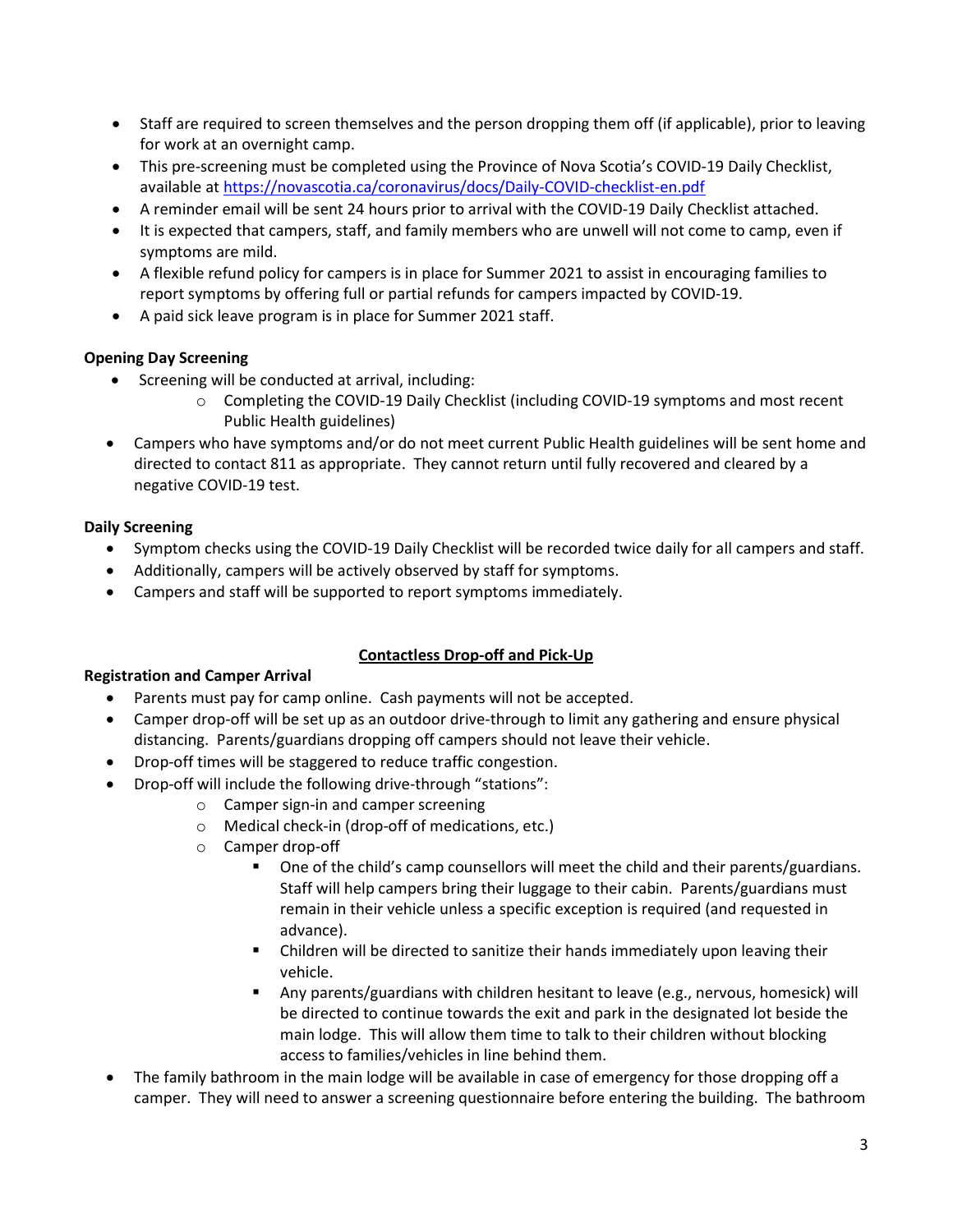will be disinfected immediately afterwards. Campers will not be allowed in the main lodge during the arrival period.

### Pick-Up

- Camper pick-up will be set up as an outdoor drive-through to limit any gathering and ensure physical distancing. Parents/guardians picking up campers should not leave their vehicle.
- Pick-up times will be staggered to reduce traffic congestion.
- Pick-up will include the following drive-through "stations":
	- o Camper sign-out
		- One of the child's camp counsellors will bring the child and their luggage to meet their parent/guardian. Parents/guardians must remain in their vehicle unless a specific exception is required (and requested in advance).
		- Any parents/guardians with questions or concerns requiring further discussion will be directed to continue towards the exit and park in the designated lot beside the main lodge. This will allow them time to talk to a staff member (without leaving their vehicle, maintaining physical distancing) without blocking access to families/vehicles in line behind them.
		- Alternatively, for non-urgent questions or concerns, the office number will be provided for later follow-up.
	- o Medical check-out (pick-up of medications, etc.)
- The family bathroom in the main lodge will be available in case of emergency for those picking up a camper. They will need to answer a screening questionnaire before entering the building. The bathroom will be disinfected immediately afterwards. Campers will not be allowed in the main lodge during the departure period.

# General Protective Measures

#### Hygiene Practices

- There will be strict enforcement of hand washing and use of sanitizer. Children will be monitored when washing their hands or sanitizing their hands to ensure it is done correctly.
- Staff are encouraged to remind children to practice good respiratory etiquette, such as covering the mouth and nose with a disposable tissue or the crease of the elbow when coughing or sneezing.
- Staff will remind children not to touch their face, eyes, nose, or mouth.
- Staff will remind children of our "no sharing" policy including food and personal items.
- Staff and children must practice good hand hygiene. They must wash their hands frequently with soap and water, including:
	- o On arrival
	- o Between activities
	- o When moving from an indoor to outdoor space and vice versa
	- o Before and after eating and drinking
	- o After using the toilet
	- o After blowing nose, coughing, or sneezing
	- o After playing with shared toys/using shared equipment
	- o Before and after taking medications

In addition, staff are required to wash their hands:

- o Before and after handling food
- o Before and after cleaning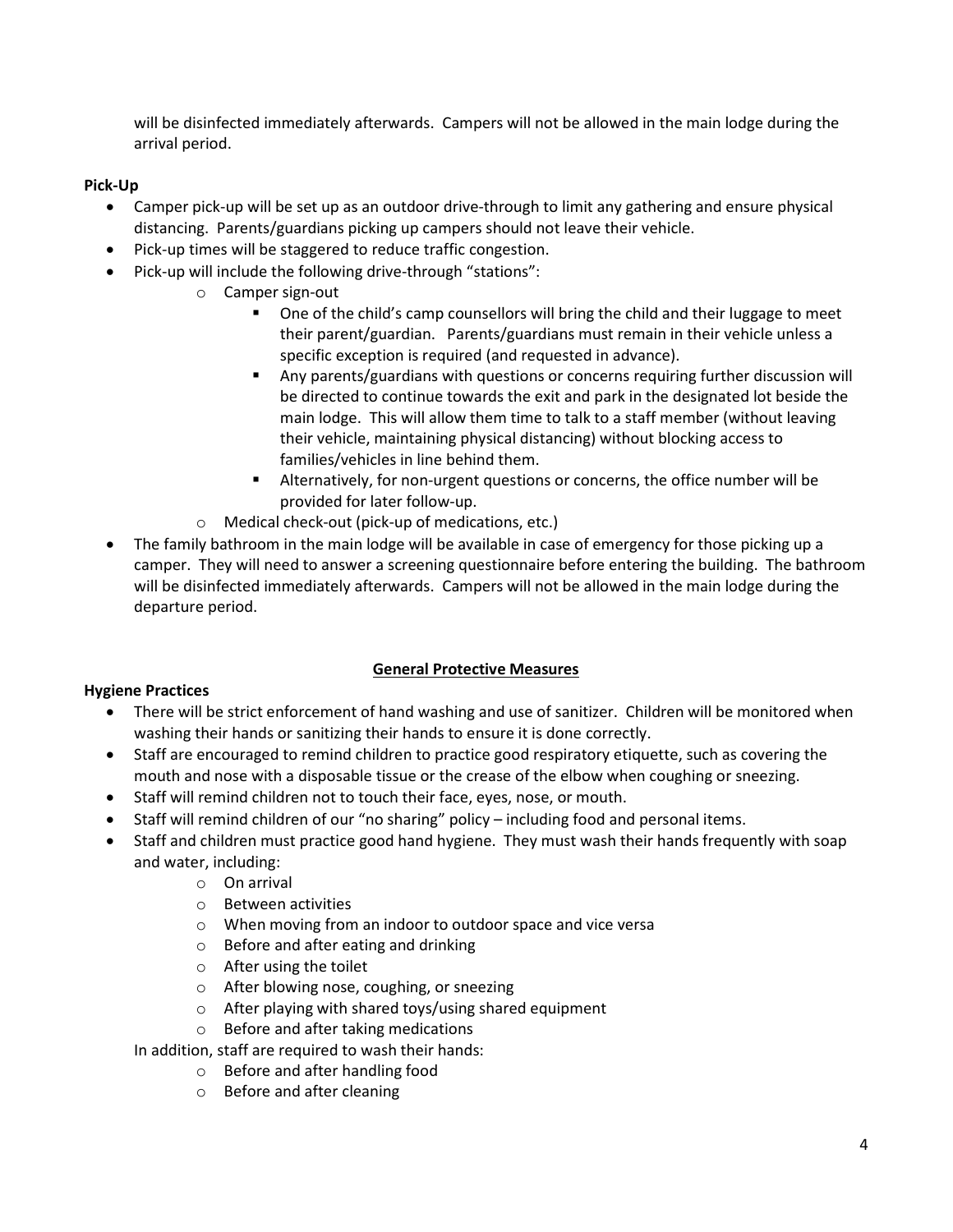- o Before and after breaks
- o Before and after giving medications

### Mask Wearing

- Mask use will follow the current Government of Nova Scotia guidelines:
	- $\circ$  Staff and campers are required to wear a non-medical mask while inside when within 2 metres of others.
	- $\circ$  Masks can be removed when campers are eating or drinking, engaged in physical activity, while sleeping, or where 2 metres of physical distancing can be maintained.
- Staff and campers must bring enough masks for the length of their stay, store them properly when not in use, and replace them when dirty.
- Extra non-medical face masks will be stored in the First Aid room.
- For more information on choosing and using a mask properly, please reference https://novascotia.ca/coronavirus/masks/.

### Cleaning and Disinfecting Measures

#### **Supplies**

- The following supplies will be readily available:
	- o Hot/cold potable running water
	- o Liquid soap
	- o Paper towel
	- o Toilet paper
	- o Cleaning and disinfecting supplies
	- o Personal protection equipment (non-medical face masks, face shields, disposable gloves).
- The Administrative Lead (staff member) will be responsible for monitoring these supplies and ensure stock is maintained.

#### Daily Facility Cleaning Requirements

Cleaning refers to the removal of visible dirt, grime, and impurities. Disinfecting refers to using chemicals to kill germs on surfaces.

- Camp Kidston will use disinfectants approved by Health Canada (as outlined at https://www.canada.ca/en/health-canada/services/drugs-health-products/disinfectants/covid-19/list.html).
- General cleaning and disinfecting of all facilities will be scheduled each day and assigned to specific staff.
- High-touch common surfaces (doorknobs, banisters, light switches) will be cleaned and disinfected twice daily and when soiled.
- Outdoor toys and play equipment will be cleaned and disinfected daily.
- The kitchen and dining hall tables/chairs will be cleaned and disinfected after each meal/snack.
- Shared program equipment will be disinfected between uses.
- Waste will be disposed of regularly and hands washed after waste removal.

#### End-of-Session Procedures

 Following camper departure, staff will thoroughly clean and disinfect the facility. In addition to standard cleaning, mattresses and bed frames will also be cleaned and disinfected.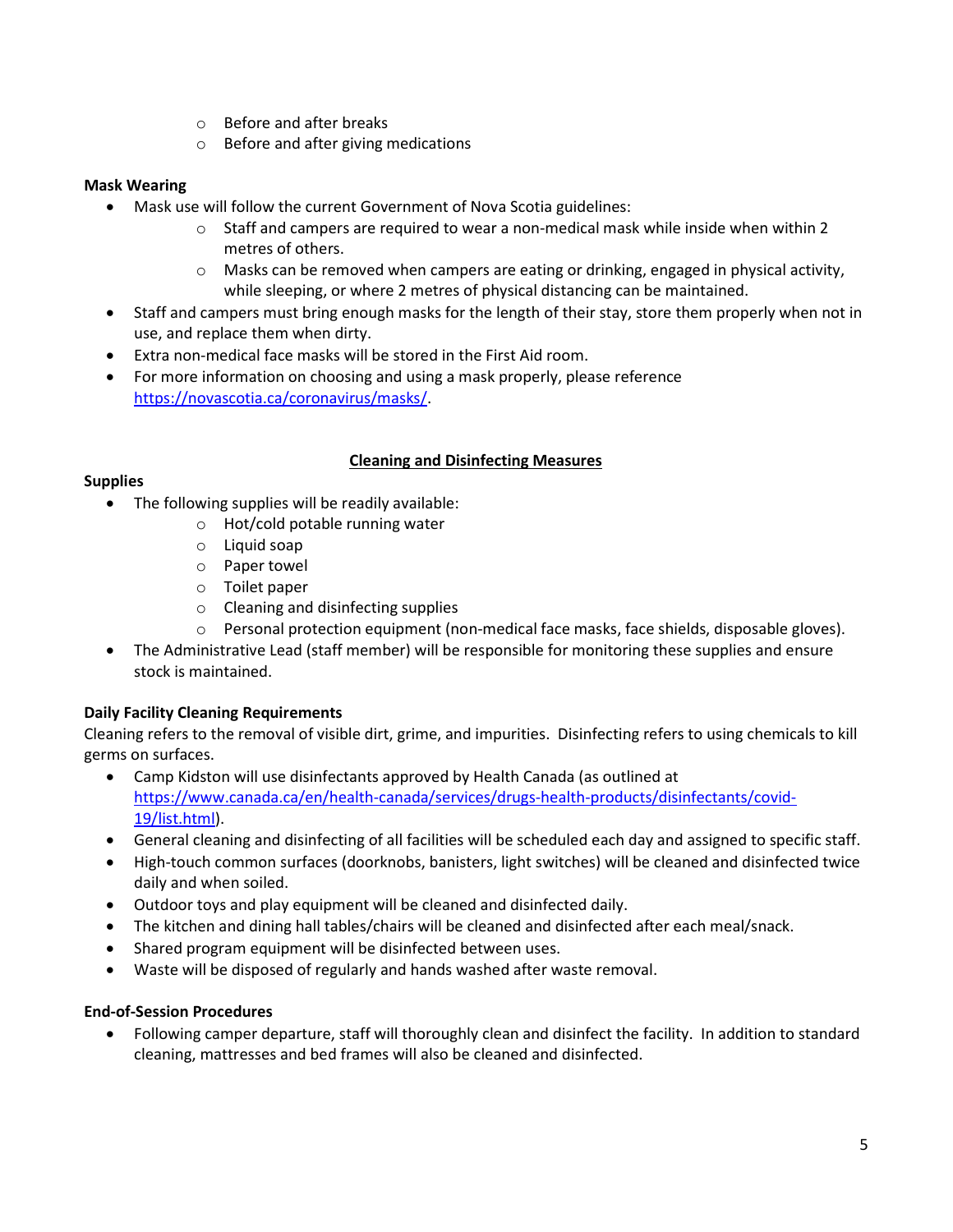### Communication

#### Health Awareness and Communication

- Hand washing posters are posted in all bathrooms and by sinks.
- Signage and visual cues (floor markings) will be used to support physical distancing within the facility.
- Signage will be posted at the main entrance and kitchen entrances informing of our pre-screening processes.
- Campers are instructed upon arrival, and reminded throughout each day, of our requirements for hand washing, physical distancing, and all other procedures for maintaining the operational plan.
- Families of campers will be provided information about preparing for overnight camp. Email communication will include:
	- $\circ$  Explanation that family actions play a critical role in reducing the risk of infectious disease transmissions in our facility. They are asked to minimize potential exposures to COVID-19 prior to their child's arrival at camp, including maintaining physical distance, mask wearing, hand hygiene, respiratory etiquette, and avoiding contact with anyone required to selfisolate.
	- $\circ$  Explanation of what to expect if a camper shows signs of being unwell while at camp, including the expectation that the camper will be picked up as soon as possible.
	- o Explanation of safety precautions that must be followed at camp.
	- o Pre-screening information, including the COVID-19 Daily Checklist.
	- o A packing list detailing what campers are expected to bring to camp.

# General Facility/Program Measures

# Record Keeping

- Strict record-keeping will be maintained of all campers, adults who drop-off/pick-up campers, staff, and essential visitors, including:
	- o Name
	- o Contact information
	- o Time of arrival/departure
	- o Assigned cohort.
- This will facilitate contact-tracing in the event of a confirmed COVID-19 case or outbreak.

# Out of Province Travellers

• Individuals traveling or returning to Nova Scotia must follow all isolation and testing requirements that are in place upon entry to the Province. These requirements are expected to change over time, and updated information can be found at https://novascotia.ca/coronavirus/travel.

# Visitors

- No visitors/guest are allowed on property, except those dropping off and picking up campers and those essential to the functioning of the camp.
- Essential workers (e.g., food delivery) will be asked to not enter any buildings. They must maintain physical distancing of 2m outside, and preferably will wear a non-medical face mask.
- Visitors who must enter a building will be pre-screened, must wash their hands upon entry, wear a nonmedical face mask, and maintain physical distancing.
- A visitor log will be maintained of anyone entering the facility.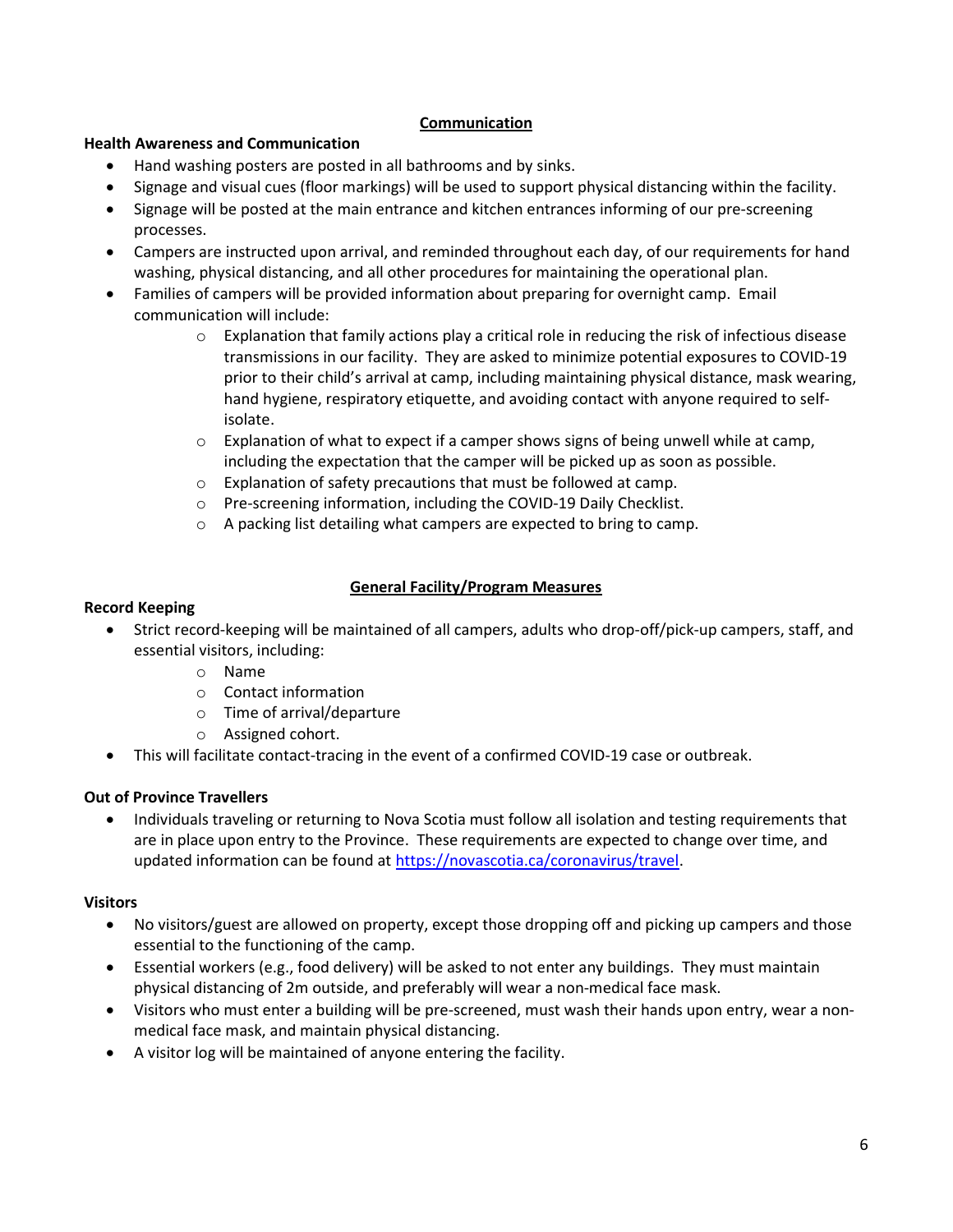# **Staff**

- All staff must adhere to the Health Protection Order and all Public Health Measures, even while away from work. This includes adhering to physical distancing, mask use, hand hygiene, and respiratory etiquette.
- Staff rooms will have the permitted gathering limit posted and have visual indicators on spacing to reinforce physical distancing.
- Staff meetings may be attended by camp counsellors from different cohorts. Staff members from different cohorts will maintain physical distancing.

# Program/Activities

- Campers will only travel to/from and participate in their activities with their cohort.
- There will be no large camp activities or games that do not allow for physical distancing between cohorts.
- Morning and evening gatherings will take place in an open area (main field) with campers attending/viewing from a designated cohort area and maintaining physical distance between cohorts.
- Shared program equipment will be disinfected at least twice daily (e.g., paddles, sports equipment, etc.) and when visibly soiled.
- Where possible, cohorts will have individual supplies designated for use by their cohort (e.g., arts and crafts supplies, sports equipment, etc.).
- Campers will be reminded to wash/sanitize their hands before and after each activity.
- Program staff will maintain physical distancing from campers, unless doing so jeopardizes the safety of campers or staff. Should they need to approach a camper, they are required to wear a mask.
- During free cabin time, cohorts must remain separate (e.g., one cohort at the swings at a time).
- Sensory experiences such as slime and playdoh will be provided in individual containers and disposed of after use.
- Items that cannot be easily cleaned and disinfected such as rugs, curtains, dress-up clothes, and stuffed animals will be removed.
- Activities will take place outdoors as much as possible.
- When indoors, large and well-ventilated spaces will be used as much as possible. Windows and doors will be opened when it is safe to do so.

# Singing

- Non-medical masks will be worn during singing activities.
- Singing will only happen outdoors.

# First Aid

Daily medications will be delivered to each cohort by the First Aider.

# Sleeping & Accommodation (Cabins)

- Campers will sleep in cabins with other campers from the same cohort.
- 2 metres of distancing will be maintained between campers while sleeping.
- Head-to-toe sleeping arrangements will be used to further increase distance between campers.
- Masks will not be worn while sleeping.
- When safe to do so, windows and doors will be opened to increase air flow within sleeping buildings.
- Cabins will not have full capacity, to minimize the number of campers in a space.
- Entry into a cabin is limited to cabin members and their assigned camp counsellors, unless otherwise required for critical circumstances (e.g., First Aid). In the case an outside staff member must enter a cabin, they must wear a non-medical face mask.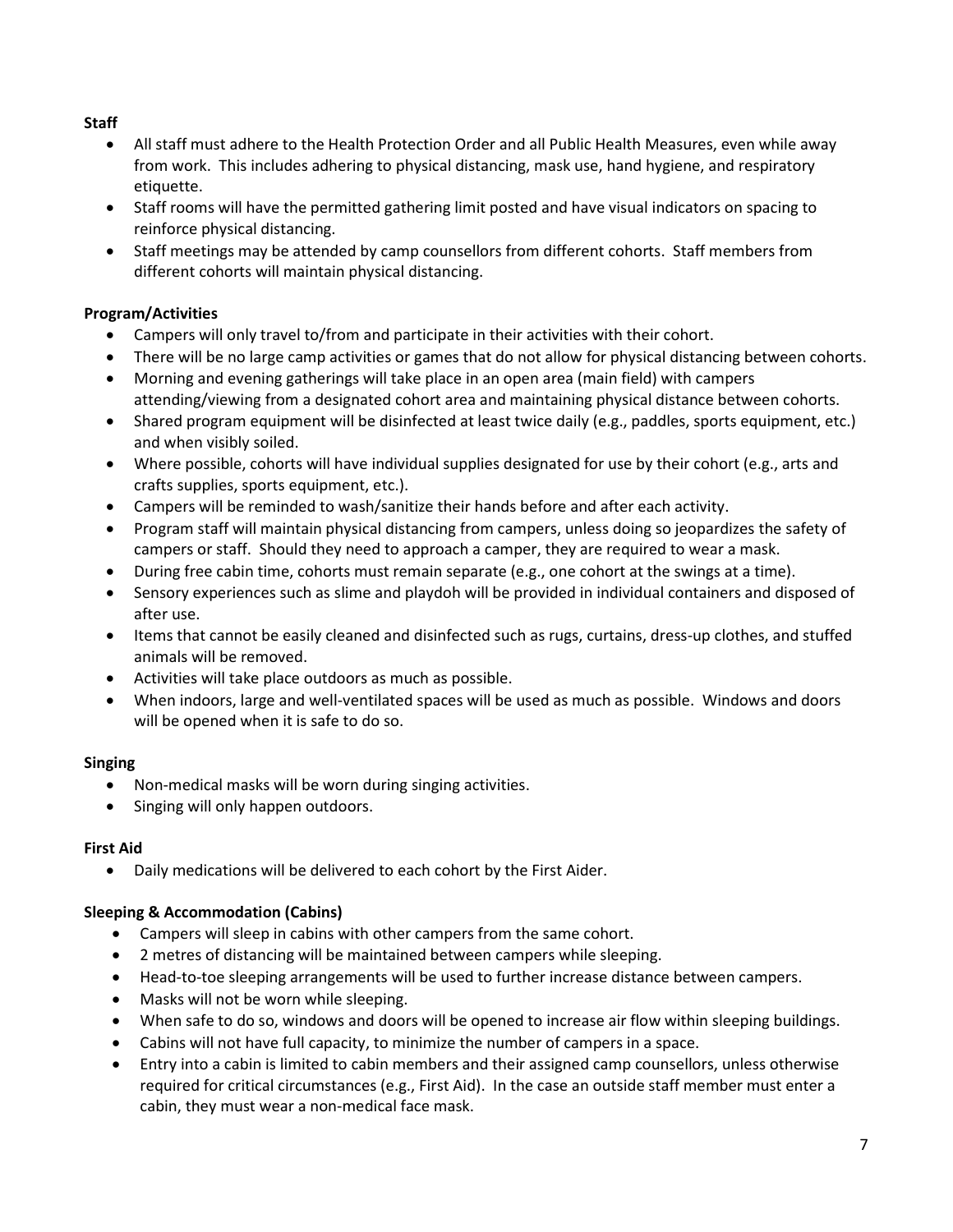- Camp counsellors will disinfect high-touch surfaces in the cabin twice daily, including doorknobs and light switches.
- Campers will not be allowed on others' beds at any time.
- Each cabin has their own exterior picnic table dedicated to their use. Cabins will be encouraged to spend as much time outside as possible.

### Bathrooms

 Showers and morning/bedtime bathroom routines will be scheduled by cohort. There are two separate one-person bathrooms available for use by other cohorts during scheduled morning/evening bathroom times.

### Mealtimes/Food Safety

- Food services will adhere to Restaurants Canada/Restaurant Association of Nova Scotia Protocols for COVID-19 and all provincial Food Safety legislation.
- Only kitchen staff will be permitted to enter the kitchen.
- Kitchen staff will always wear masks when in the kitchen.
- Campers remain with their cohort for snacks and meals.
- All food will be prepared and served individually to campers by staff. Campers will not engage in preparing food or serving themselves (no family-style eating).
- Sharing of food between campers or staff is not permitted.
- All food that leaves the kitchen will be disposed of if not consumed.
- Campers and staff will eat outside, when possible.
- When campers and staff eat inside, windows and doors will be opened for ventilation, if safe to do so.

#### Laundry

 Laundry will be washed in the warmest water possible, dried completely at the highest temperature possible, and folded and returned to proper storage places.

#### Managing Symptoms of COVID-19

- Campers and staff who develop symptoms consistent with possible COVID-19 infection will not remain at camp, even if symptoms are mild.
- Campers and staff will be supported to report symptoms immediately. Campers will be actively observed by staff for symptoms.
- A separate space is designated for symptomatic individuals to isolate while awaiting pick up.
- If a camper or staff develops symptoms consistent with possible COVID-19 infection, they will immediately be directed to wash their hands, don a mask if tolerated, avoid contact with others, and be isolated until they can be picked up.
- If a camper or staff needs to be transported off-site for urgent/emergency care, 911 will be called and EHS will be alerted that the individual has symptoms consistent with COVID-19 prior to their arrival.
- Staff supervising a camper with symptoms while awaiting pick up will wear a mask and a face shield. They will perform frequent hand hygiene.
- Additional environmental cleaning will be completed if a camper or staff develops symptoms, with a focus on high-touch areas and any areas where the individual spent time.